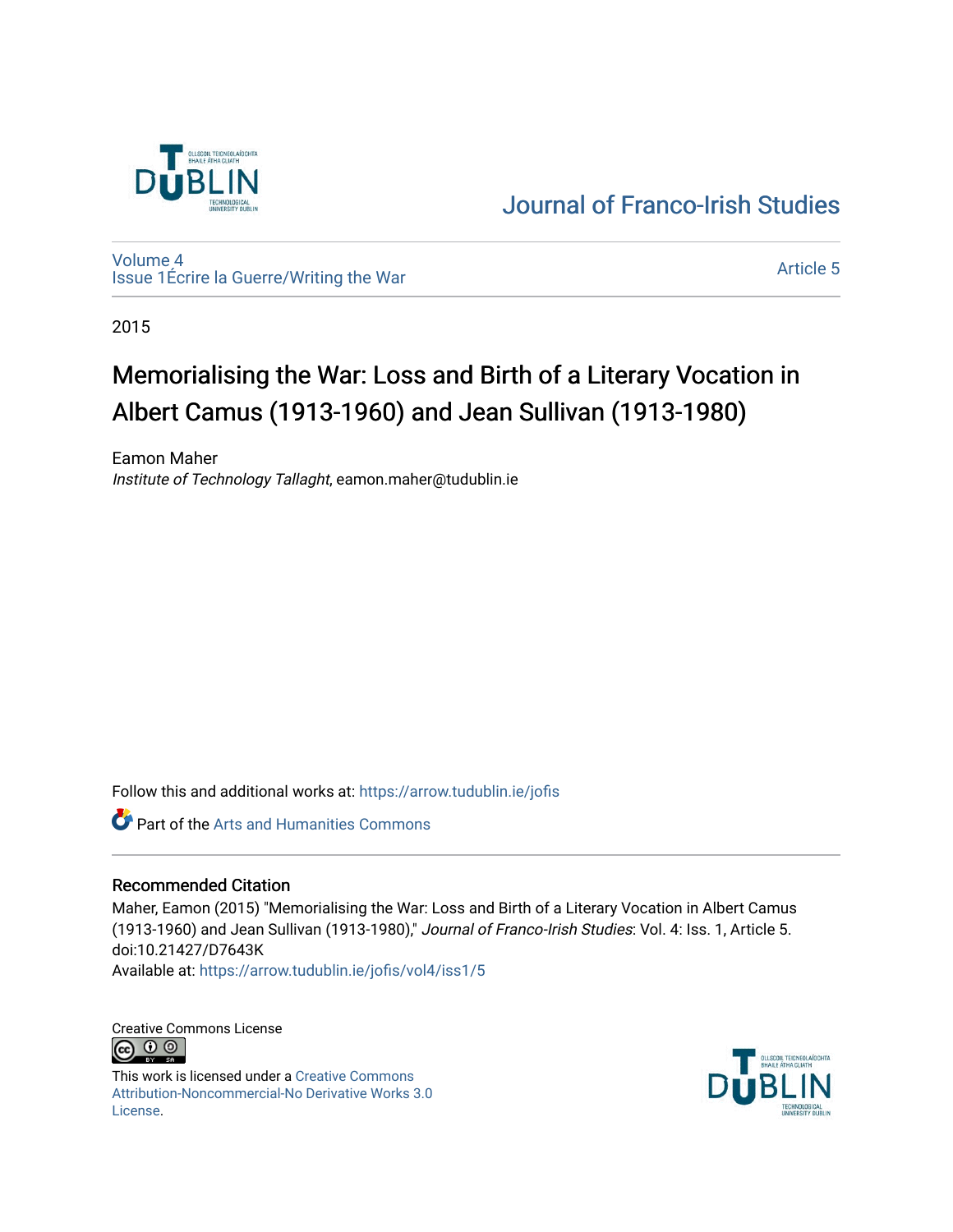#### **Eamon Maher**

### **Memorialising the War: Loss and the Birth of a literary vocation in Albert Camus (1913-1960) and Jean Sulivan (1913-1980)**

Albert Camus and Jean Sulivan followed very different paths in life. Camus, the son of a *pied-noir* farm manager in Algeria, arrived in France at the beginning of World War II and by the end of that conflict was already the hugely respected and successful author of such classics as *L'Étranger* and *Le Mythe de Sisyphe*. He had also been active in the Resistance and was seen, along with Jean-Paul Sartre, as a leading light of the existentialist movement, even if he had difficulties with that particular etiquette. He won the Nobel Prize for literature in 1958, before dying tragically in a car crash along with a member of the Gallimard publishing house, under whose imprint most of his books appeared, in 1960. Sulivan, whose real name was Joseph Lemarchand, was the first and only child born to tenant farmers in Montauban-de-Bretagne. Mainly as a result of the strong faith and piety of his mother, Sulivan entered the junior seminary at an early age and was ordained priest in 1938. He went on to teach in the diocesan Catholic school in Rennes, where he also was responsible for forming a cinéclub and a cultural centre. He did not publish his first fiction until 1958, at which point he was 45 years of age. Between then and his death, however, he published 10 novels, two collections of short stories, several essays, a memoir and a spiritual diary. Most of his works, like those of Camus, were published by Gallimard, which shows that he was perceived to be a writer of quality.

So one can instantly detect the sharp contrast between a Nobel Laureate and a writer who has to date not received the recognition he deserves, between someone who has a huge international following and concomitant book sales and an as yet relatively unknown priestwriter. Why therefore would one choose to offer a comparative reading of the two writers, as I am proposing in this article? The key can be found in their year of birth, 1913, and the traumatic impact the start of the Great War would have on their families with the death of the fathers at an early stage during the hostilities – Lucien Camus died at the Battle of the Marne and Lemarchand in the Argonne. Neither child got to know his father and, as they grew to adulthood, both slowly came to appreciate the extent to which their characters and literary vocations were strongly linked to the loss they suffered at such a young age. Sulivan often described himself as "*un fils de tué"*, the son of a dead man, and this led him to identify with the victims of society, the downtrodden and the marginalised, the rebels and misfits. He stated in an interview with Marcel Brisebois in 1975:

*J'ai pris conscience à un âge avancé que, en effet, ce que je croyais, ce que je croyais qui m'était propre, ce qui faisait ma différence, j'avais la naïveté de croire que c'était quelque chose de conquis, que c'était un regard sur le monde qui me faisait rejeter la société, choisir une certaine voix de solitude, de hauteur et progressivement je me suis aperçu que cela tenait au fait que,*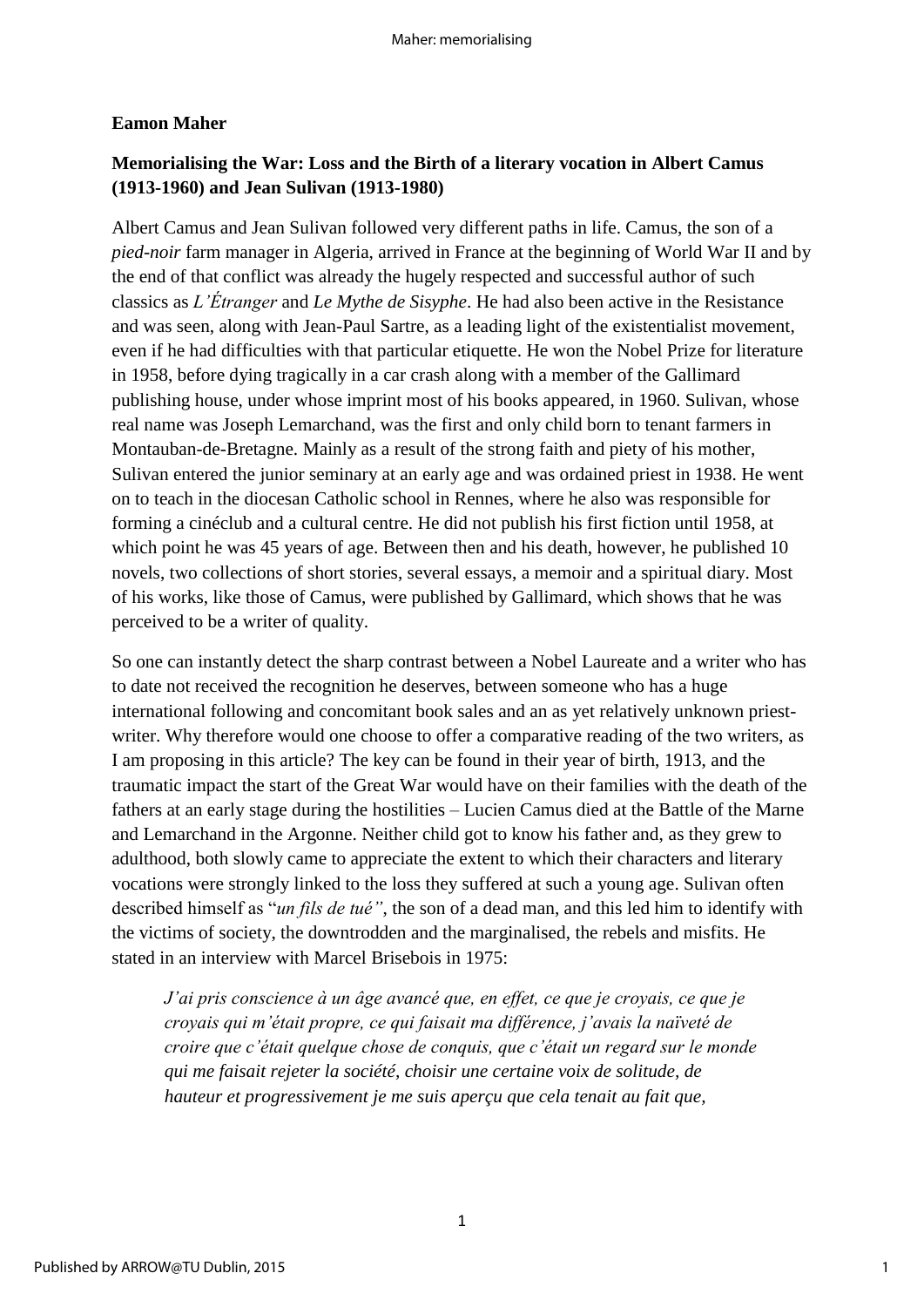*n'ayant pas de père, n'ayant pas connu mon père, mon père ayant été tué, je me solidarisais avec la mort de mon père*. 1

[I realised at a young age, in fact, that what I believed, what I thought was unique to me, what made me different in some way, I was naïve enough to believe that it was something of a personal conquest, that it was a way of looking at the world that made me reject the company of others in order to choose a solitary and aloof voice. Little by little, however, I noticed that this special vocation went back to the fact of not having a father, of never having known my father; because my father had been killed, I felt solidarity with the death of my father.]

It gradually dawned on Sulivan that he was in some way identifying with the death of his father and that his close identification with this event marked his literary evolution. Camus may well have experienced something similar and certainly, if we are to accept the strong autobiographical overtones of the posthumously published novel, *The First Man*, the experience of travelling to St Brieuc to visit his father's grave in the military cemetery in that town left a considerable imprint on him. Jacques Cormery, a barely fictionalised version of Camus, wonders what prompted this journey back in time:

He thought this visit made no sense, first of all for himself, who had never known his father, who knew next to nothing of what he had been, and who loathed conventional gestures and behaviour; and then for his mother, who never spoke of the dead man and could picture nothing of what he was going to see. $2$ 

Cormery's mother, an uneducated woman with a hearing problem, was not given to flamboyant speech. Like Camus' own mother, it was her silent strength, her ability to endure the vicissitudes of life in an uncomplaining manner – after her husband's death, she and her two sons went to live with her mother in a poor area of Algiers where she was forced to work as a charwoman – that he came to admire. She did not like talking about her dead husband, which may account for her son's surprisingly emotional reaction at this man's grave. Looking on the dates on the tombstone, 1885-1914, he calculates that his father died aged twenty-nine, whereas he is now forty years old himself:

And the wave of tenderness and pity that at once filled his heart was not the stirring of the soul that leads the son to the memory of the vanished father, but the overwhelming compassion that a grown man feels for an unjustly murdered child – something here was not in the natural order and, in truth, there was no order but only madness and chaos when the son was older than the father (20).

Lucien Camus would not have been particularly young relative to the other millions of men who died in the Great War, mostly in a senseless butchery that beggars belief. Forced over

**.** 

<sup>&</sup>lt;sup>1</sup> 'Marcel Brisebois-Jean Sulivan' in *Rencontres avec Jean Sulivan* (2) (Paris : Association des Amis de Jean Sulivan, 1986), pp.57-68), pp.58-59.

<sup>&</sup>lt;sup>2</sup> Albert Camus, *The First Man*, David Hapgood trans. (London: penguin Classics, 2001), p.19. All future references will be to this edition with page numbers in brackets.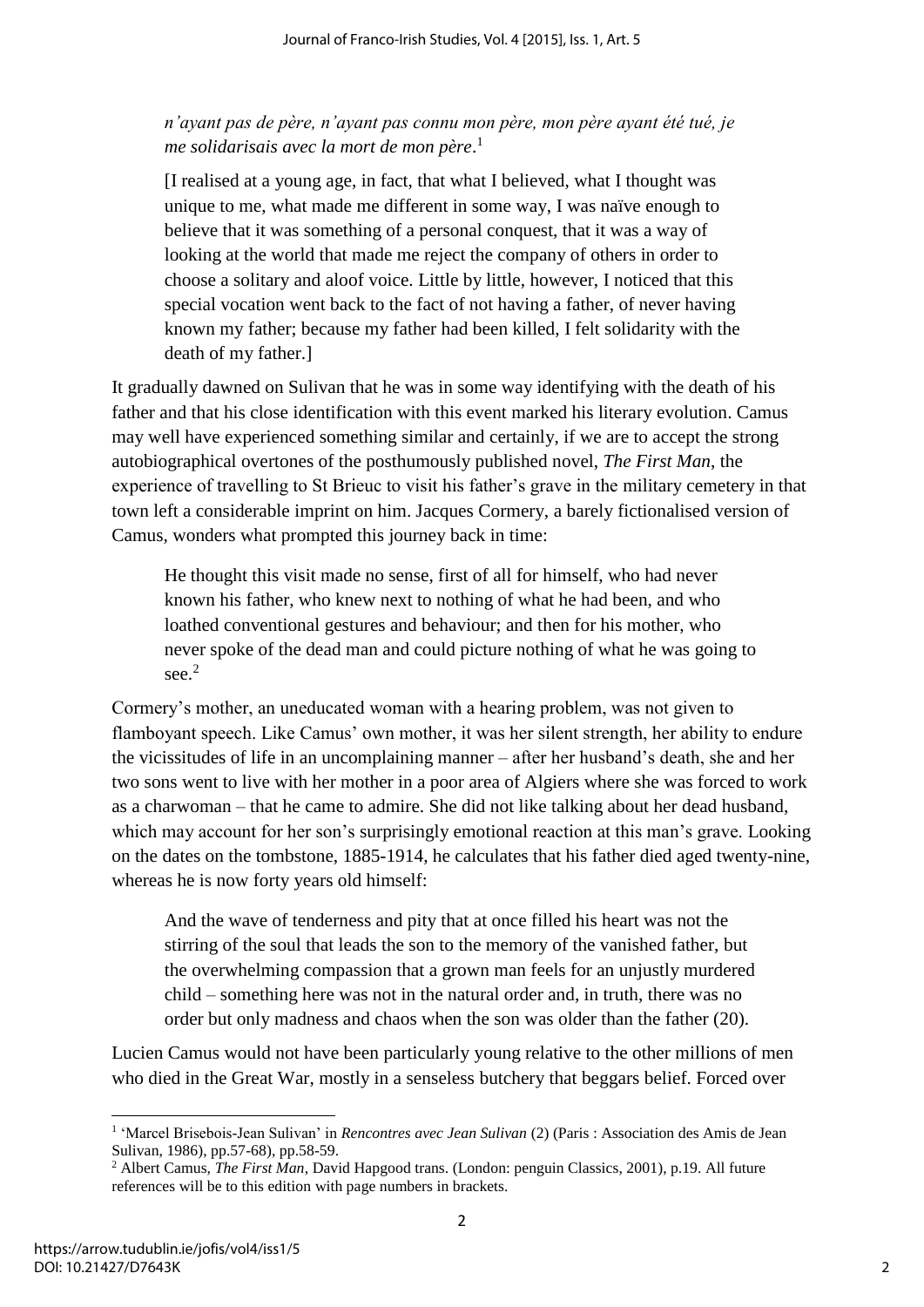the top of the trenches to face almost certain death, running through mud, a hail of bullets, walking over the bodies of their dead or wounded comrades, unaware of what cause could justify such mindless carnage, this was the experience that millions of men, including the writers' fathers, encountered in 1914 and beyond. They had done nothing to incite the conflict and yet had felt obliged, possibly out of a gnawing sense of patriotism, to join their respective regiments, leaving behind their wives and children. Sulivan's mother first heard news of the outbreak of war during a pilgrimage to the shrine of Saint Anne of Auray. The train stopped at the town of La Brohinière and Sulivan's uncle, a priest, got on the train excitedly clutching a newspaper and declaring joyfully: "There's going to be a war!" He was as happy as a young schoolboy and exclaimed somewhat naively, and tactlessly, when one considers what Madame Lemarchand would make of the prospect of her husband leaving for the front: "We'll go to Berlin." Looking back on the episode years later, Sulivan observed:

I can conjure up in my mind's eye my childlike uncle, full of the lion-hearted courage of youth. He was a prisoner of the dark war machine without even realising it. War is all about action, camaraderie. They were very lucky at that time to be able to marry Christianity and duty with the desire to lead and to be a hero. $3$ 

Anyone even remotely aware of the moral climate in France around 1914 will know that it was characterised by a renewed sense of Catholic piety, best encapsulated in the writings of Charles Péguy, who put forward the idea of the Gospel going hand in hand with the Fatherland. For Péguy, that the Catholic Church and France were indissociable from one another. Sulivan's uncle would go on to become a war hero. He signed up for a commando unit, escaped once or twice from the Germans and was showered with medals and citations. Sulivan was not a fan of this glorification of war and yet could see why his uncle might feel the way he did. In the end, the older man lived long enough to experience another, less glorious, war, albeit one in which he was too elderly to take an active part. Sulivan observes: "He died a sad man in his bed, saying to himself that all the values he had espoused in his life had disappeared. It wasn't his fault that he had been taught to revere those values" (21).

Sulivan's memoir, *Devance tout adieu*<sup>4</sup>, gives us the kind of personal details that are not as readily accessible in Camus' *Le premier Homme*, which attempts to maintain a thin veil of fiction, a veil that would undoubtedly have been enhanced had its author not died when it was still at the manuscript stage. While the memoir's central preoccupation is to depict the strong bond between mother and son and the rawness and helplessness he feels at her deathbed, there are nonetheless plenty of references to the way in which the Great War impacted on this small Breton family in Sulivan's account. For example, we discover that the father went to the train station on his own with the army-issued pack slung over his shoulder. There was no talk about going to Berlin, unlike the posturing of Sulivan's uncle; it was just a quiet, dignified departure by a man who was fulfilling his duty to the Fatherland. We read:

 3 Jean Sulivan, *Anticipate Every Goodbye*, trans. Eamon Maher (Dublin: Veritas, 2000), pp. 20-21. All future references will be to this edition, with page numbers in brackets.

<sup>4</sup> French title for *Anticipate Every Goodbye*.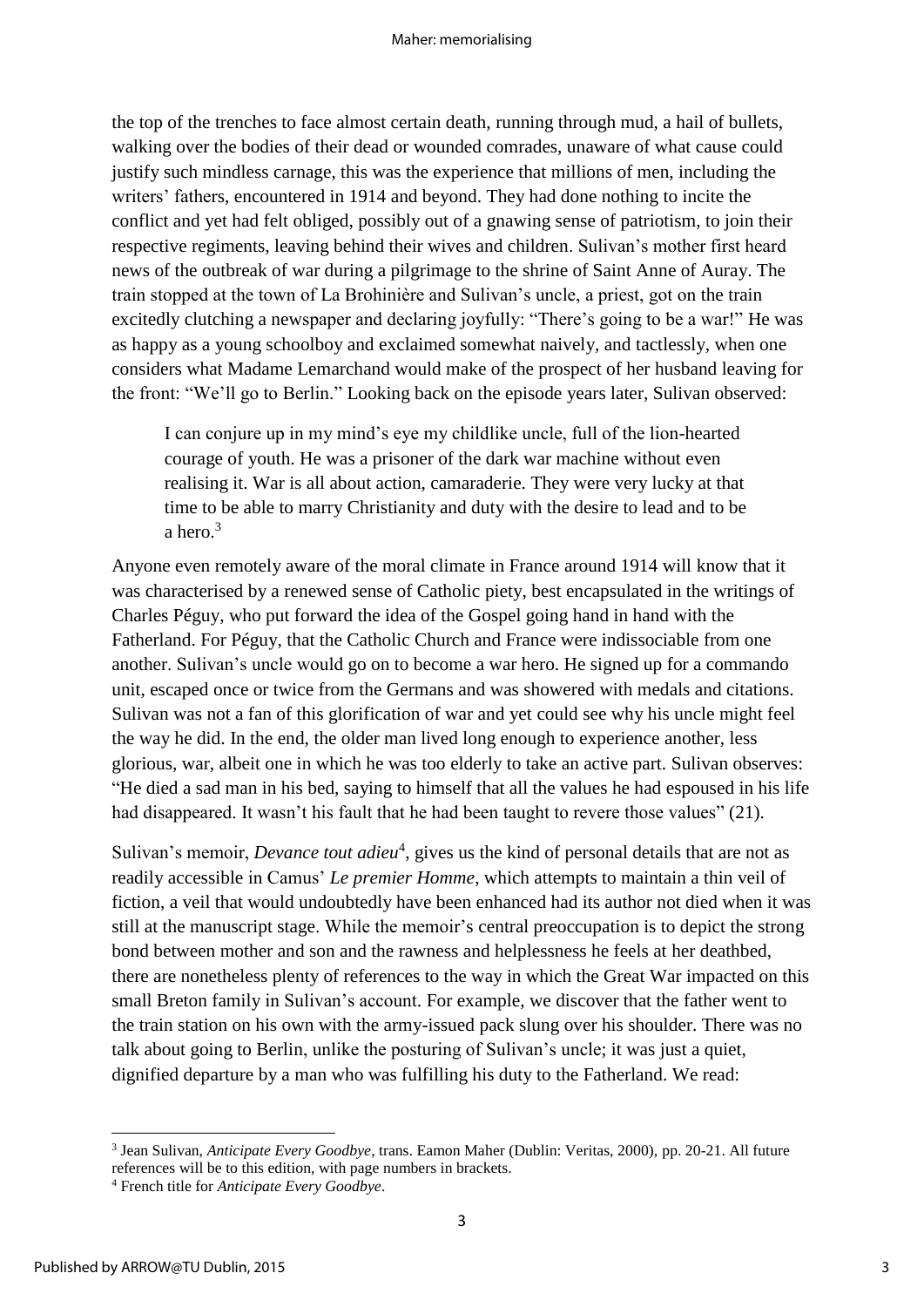I suspect that as he was heading to the station across the paths he was saying goodbye to the land with the soles of his shoes. I also have an image of him passing his hand lightly over the trunk of a tree with, perhaps, the same look of not knowing what would become of him as I saw in the eyes of a dying animal (24).

A man of the earth whose life was thrown into disarray by events outside his control, a man who probably sensed he would never again see the land he had tilled with such diligence, or his young wife and child, there is in this description a poignancy and a universality that are very striking. In other countries, like Ireland for example, millions of men were similarly leaving homes to which they would never return. The news reels of the time rarely dwelled on the uglier aspects of the war and Sulivan could never watch them without feeling anger and shame at how the soldiers were misrepresented:

It's almost as if the soldiers could see themselves, as if I were among them, these men who were rudely torn from their humble existence, these puppets tossed about in the communication trenches, blessed by their priests, soldiers bolstered up by alcohol as much as by the monstrous propaganda campaigns which confused everything: money, fatherland, religion, God. It is always the living who recall the wars. At times you'd like to have the perspective of those who died (24-25).

There is a Célinian tone to these lines, which is not strange when one considers that Céline's *Voyage au bout de la nuit* was a book that Sulivan brought with him everywhere he went. What galls Sulivan, as it did Céline, is the way in which the propaganda machine in countries like France presented as wonderful something that those fighting on the front knew to be very different indeed. It was not glorious to be bombarded by shells, to see your comrades ripped to pieces, to hear them crying out for their mothers as they lost a limb, or see their insides protruding through the military uniforms. It was not glorious to be eaten alive by ticks, to see huge rats feeding on dead or dying soldiers, to know the horror of death and the smell of putrefaction all around you. What was glorious was the loyalty of the men who tried to put as positive a gloss as possible on what they were enduring in the letters they wrote home:

The letters all said that my father, the soldier, was ready to die, as if he wanted his wife to gradually get used to the idea of his being dead and that she would at least have the slight comfort of knowing that he had died in peace (25-26).

Standing motionless among all those tombs in St Brieuc, Jacques Cormery has the feeling that the "course of time itself was shattering around him" and that "the years no longer kept to their places in the great river that flows to its end" (*First Man*, 20). He suddenly realises that "this soil was strewn with children who had been the fathers of greying men who thought they were living in this present time" (21). Looking back on his life, Cormery remembers what he had been like at 29, the age his father met his maker, and admits that he led a life that was "foolish, cowardly, wilful" and that he had always been straining "towards that goal which he knew nothing about, and actually that life had all gone by without his having tried to imagine who this man was who had given him life and then immediately had gone off to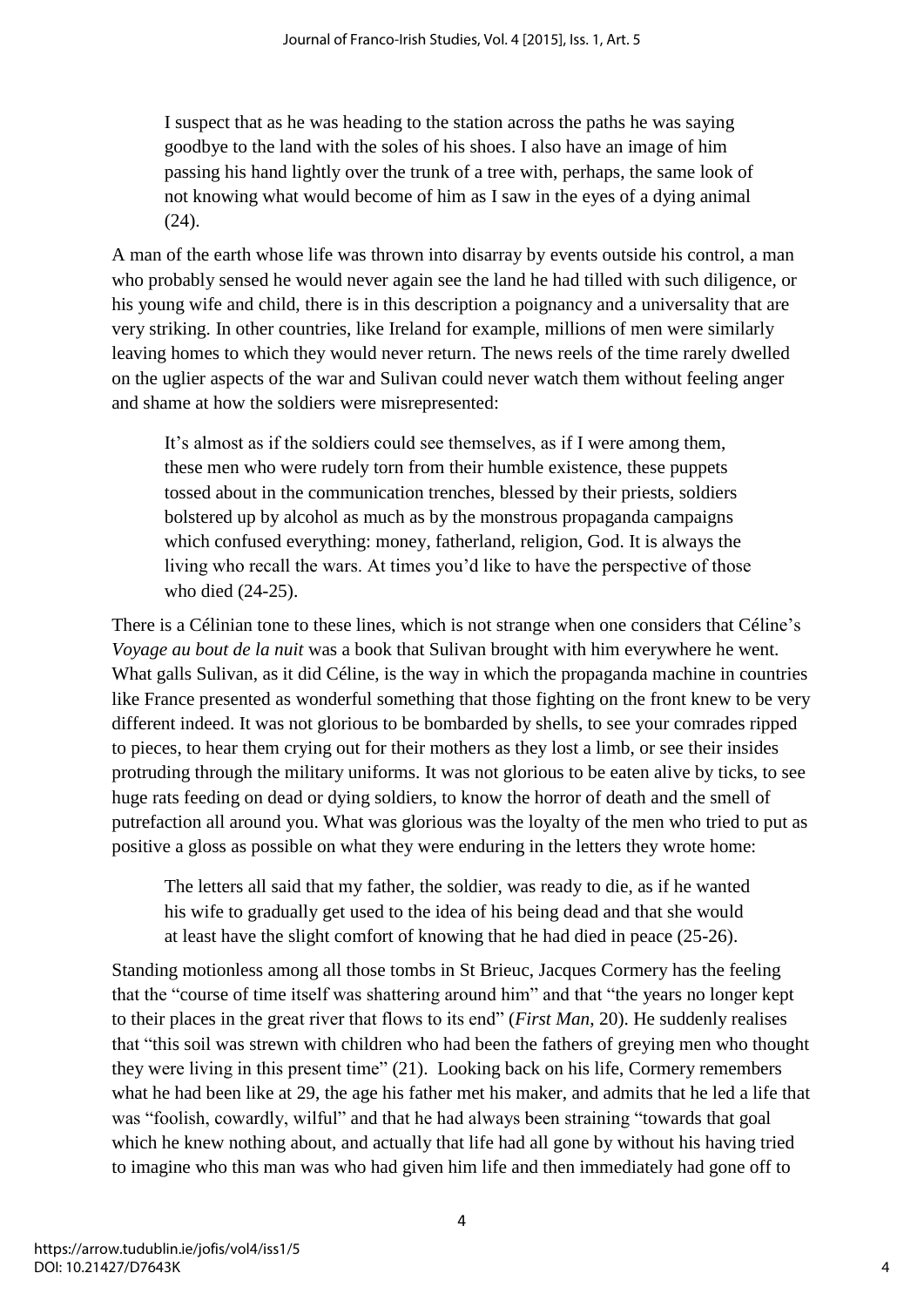die in a strange land on the other side of the seas." (21) He had been told virtually nothing about this stranger by his mother or her family. He had been unaware of the type of man his father was as he struggled through life in Algeria without a paternal presence. Had his father not been a "*pied-noir*", had he not had French blood running through his veins, Camus could never have aspired to become a writer and an intellectual. Access to the French educational system in Algeria was exclusively the preserve of the colonial class and their descendants. Without this lineage, it is equally possible that Lucien Camus would not have gone to war in the first instance, having some years previously been exposed to inhuman atrocities during the Moroccan campaign. On one occasion, he and a comrade went to relieve a sentinel only to find him with his throat slit and his sexual organ placed in his mouth. This led Lucien to conclude that their enemies were not even men, as no human being could commit such a crime. In his future writings, Camus would be vehemently opposed to violence as a means of achieving political goals. He was also opposed to the death penalty, influenced no doubt by how his father, after attending an execution, came home and was violently ill. At the age of forty, Cormery comes to the realisation of just how influenced he had been by his father:

Yet the secret he had eagerly sought to learn through books and people now seemed to him to be intimately linked with this dead man, this younger father, with what he had been and what he had become, and it seemed that he himself had gone far afield in search of what was close to him in time and blood (21).

He was helped by the attentions of a kindly teacher, M. Bernard, who is sometimes referred to as M. Germain, the name of Camus' own teacher who was the first to see his ability and the odds he was struggling against in his quest to get a good education. M. Bernard gave his students a sense of their worth and felt especially close to those boys whose fathers had served with him in the Zouave regiment. At the end of each term, he would read long excerpts from Dorgelès's *Les croix de bois*, a classic account of soldiers' sacrifices during the Great War. For Camus, those readings "opened the door to the exotic, but this time an exotic world stalked by fear and misfortune, although he never made any but a theoretical connection with the father he never knew" (114-115).

Whereas Camus' mother never remarried, Sulivan's did and this event was a turning point in his life. Seeing himself replaced in his mother's affections by a stranger – a man whom she did not love in the same way as her first husband, this second marriage being a marriage of convenience – left the young boy inconsolable. The day of the wedding, he hid in a forest until someone found him and dragged him to the reception where he saw his mother's face full of sadness and anxiety. The episode left its mark: "But I know that for years I carried a deep scar inside me, a scar that wouldn't leave me and to which I couldn't even give a name." (52) Although he knew that his mother had remarried out of economic necessity – they would have lost the farm if she had continued on her own – Sulivan could only see her action as a betrayal, both of him and of his dead father. And yet he had seen the reaction of his mother at the time of the armistice, when the bells were peeling in the joy of victory, and when she busied herself ostensibly with the milking: "I cannot hear the familiar sound of the milk splashing into the basis. I go closer. Mother is sitting on her stool with the basin on her knee. She has leaned her forehead against the cow; the animal turns around to see what's